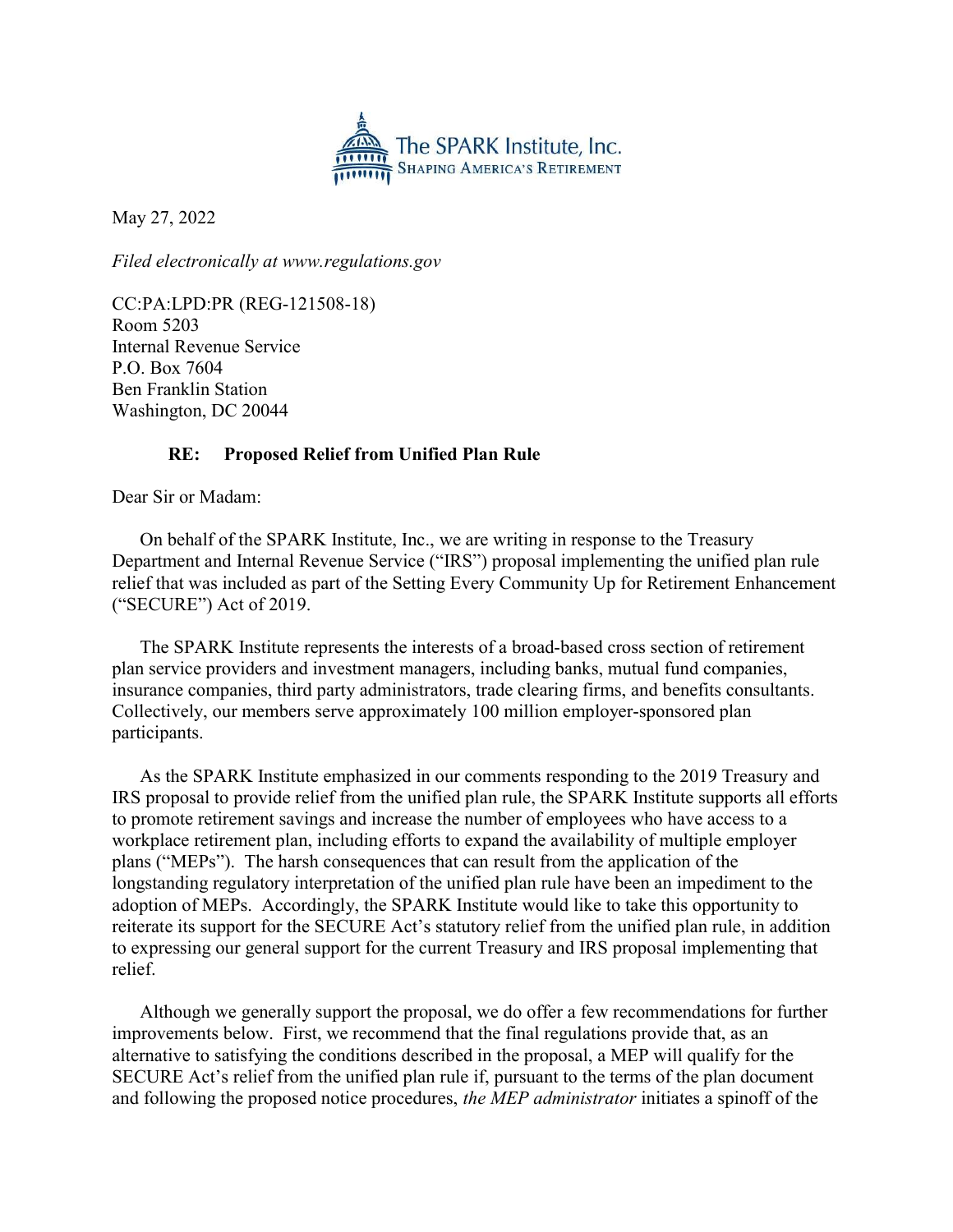Unified Plan Rule Page 2 of 4 May 27, 2022

assets attributable to the employees of unresponsive employers to a separate single-employer plan, followed by a termination and distribution of the assets of such plan. This approach would be consistent with the unified plan rule relief proposed by Treasury and IRS in 2019. Second, we recommend that the final regulations allow a MEP administrator to place mandatory cash-out amounts of \$1,000 or less in an IRA (if the participant does not elect otherwise). Third, we reiterate our prior suggestion that Treasury and IRS consider parallel relief for 403(b) plans that are MEPs. Finally, we suggest coordination with the Department of Labor ("DOL") on any fiduciary issues that may be raised by a MEP administrator following the procedures laid out in the proposal.

### I. CONDITIONS FOR UNIFIED PLAN RULE RELIEF

The current proposal would generally condition its relief from the unified plan rule upon: (1) a MEP administrator sending multiple notices to employers who fail to take an action that is necessary for maintaining the plan's compliance with the Internal Revenue Code ("Code"); and (2) in the event that the employer does not take the necessary action, the MEP administrator providing each participant who is attributable to the unresponsive employer with an election to directly roll over to an eligible retirement plan or remain in the MEP. The SPARK Institute supports these proposed conditions for relief and commends Treasury and IRS for developing conditions that would allow affected participants to remain in a MEP, notwithstanding any failures caused by their employers.

The SPARK Institute also believes, however, that the proposal would be improved by providing that, as an alternative to offering the participant election feature discussed above, a MEP would also be eligible for the SECURE Act's relief from the unified plan rule if, pursuant to the terms of the plan document and following the proposed notice procedures, the MEP administrator initiates a spinoff of the assets attributable to an unresponsive employer to a separate single-employer plan, followed by a termination and distribution of the assets of such plan. This approach would be consistent with the unified plan rule relief proposed by Treasury and IRS in 2019. Given the lack of clear guidance on a MEP administrator's obligations with respect to employees of unresponsive employers, we believe that this alternative approach would give MEP administrators additional flexibility to handle the issues caused by unresponsive employers and further facilitate the creation of MEPs.

#### II. IMPROVEMENTS FROM 2019 PROPOSAL

The SPARK Institute appreciates the various ways in which the current proposal incorporates improvements that the SPARK Institute requested in response to the unified plan rule relief proposed by Treasury and IRS in 2019. These improvements include, for example:

- The proposed elimination of the requirement that would have made a MEP ineligible for unified plan rule relief if it is under examination before the MEP administrator sends the first notice to an unresponsive employer;
- The proposed shortening of the period that MEP administrators must wait in between different rounds of employer notices from 90 to 60 days;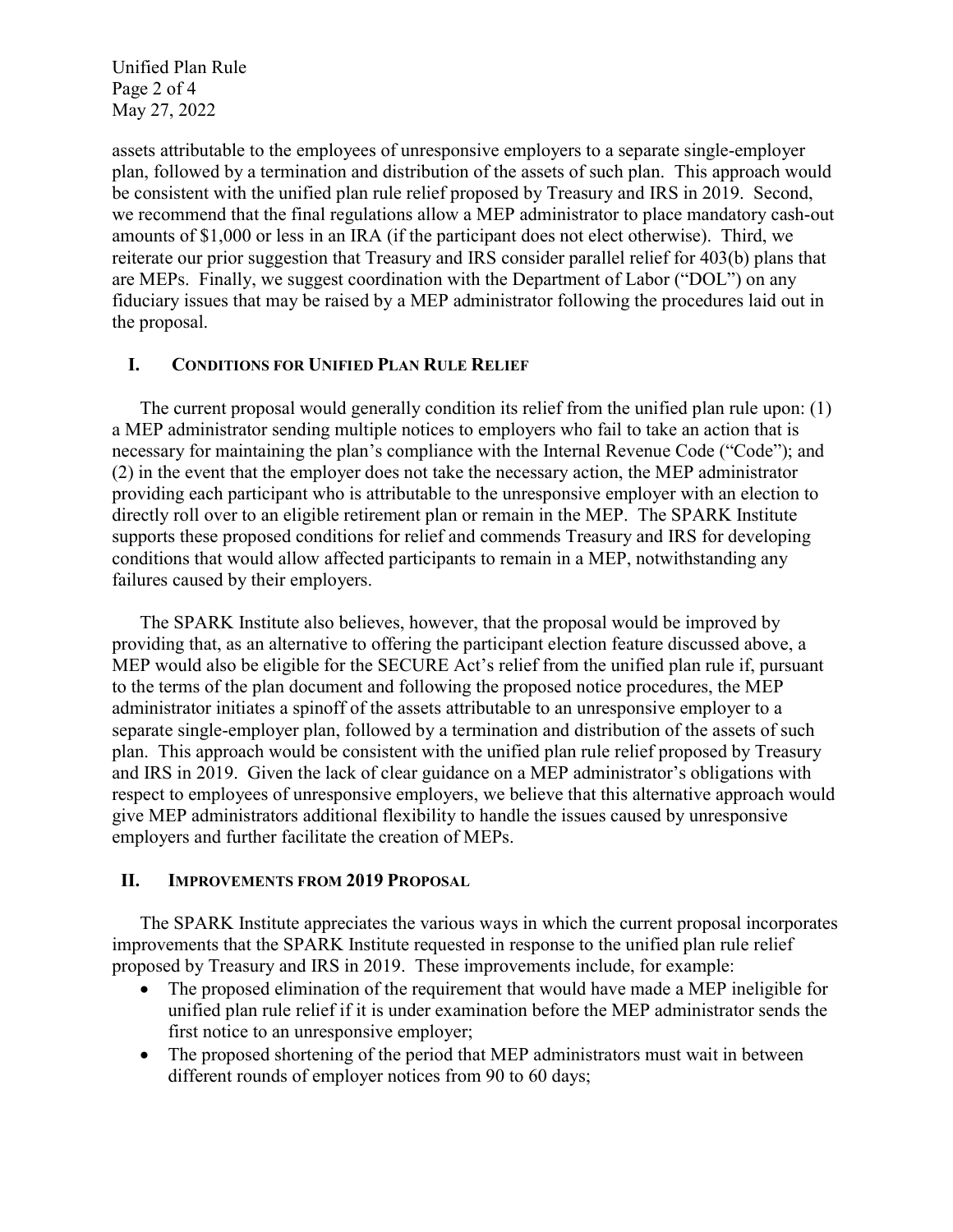Unified Plan Rule Page 3 of 4 May 27, 2022

- The proposed elimination of one round of employer notices in the event that a failure to provide information becomes a failure to take action; and
- The proposed clarification on how the relief from the unified plan rule applies when a participant's account within a MEP is attributable to the participant's employment with two or more different employers.

## III. MANDATORY CASH-OUTS OF \$1,000 OR LESS

The current proposal includes a series of rules describing how the new participant election feature may or must operate in certain contexts. This set of rules includes two provisions indicating that small account balances of \$1,000 or less that must be distributed from a plan pursuant to a mandatory cash-out provision may not be distributed to an automatic rollover IRA chosen by the participating employer and/or MEP administrator.<sup>1</sup> Instead, with respect to these mandatory distributions of \$1,000 or less, the proposal indicates that they must be paid to the employee-participant.

The SPARK Institute requests that Treasury and IRS amend the proposal to provide that these small accounts may also be sent to an IRA chosen by the participating employer and/or MEP administrator. Although the Code does not require these amounts to be distributed to an automatic rollover IRA, they are generally eligible rollover distributions that may otherwise be rolled over to an IRA. To the extent that participating employers and/or MEP administrators choose to send all mandatory cash-outs to an automatic rollover IRA, rather than having separate procedures depending on whether a cash-out is more or less than \$1,000, the relief from the unified plan rule should not operate as a barrier to this approach that is otherwise permitted by the Code and IRS guidance.

This approach would be consistent with how many plans work today. While the automatic IRA rollover rules in Code section 401(a)(31)(B) do not require an IRA rollover for amounts of \$1,000 or less, many plans have decided to apply the automatic IRA rollover rules to all cashouts, and many IRA custodians that offer automatic IRA rollover services will accept these amounts. The DOL fiduciary safe harbor does apply to distributions of \$1,000 or less.<sup>2</sup>

22 DOL Reg. § 2550.404a-2(d).

 $\overline{a}$ <sup>1</sup> See Prop. Treas. Reg. section 1.413-3(e)(4)(iii)("For the portion of the mandatory distribution that is an eligible rollover distribution subject to section  $401(a)(31)(A)$  (but not section  $401(a)(31)(B)$ ), the section  $413(e)$  plan administrator must provide the individual with an election in accordance with section  $401(a)(31)(A)$  for that portion to be—(A) Rolled over directly to an eligible retirement plan *chosen by the individual*; or (B) If no eligible retirement plan is chosen pursuant to paragraph (e)(4)(iii)(A) of this section, paid directly to the individual" (emphasis added)); Prop. Treas. Reg. section 1.413-3(e)(4)(iv)("For any portion of a mandatory distribution that is not subject to the requirement to offer a direct rollover option under section 401(a)(31), the section 413(e) plan administrator *must pay the individual*. For example, a section  $413(e)$  plan administrator is not required to provide an election to an individual with an account balance of less than \$200 if, consistent with section 411(a)(11) and § 1.401(a)(31)-1, Q&A-11, plan terms require that mandatory distributions of less than \$200 be paid directly to distributees" (emphasis added)).